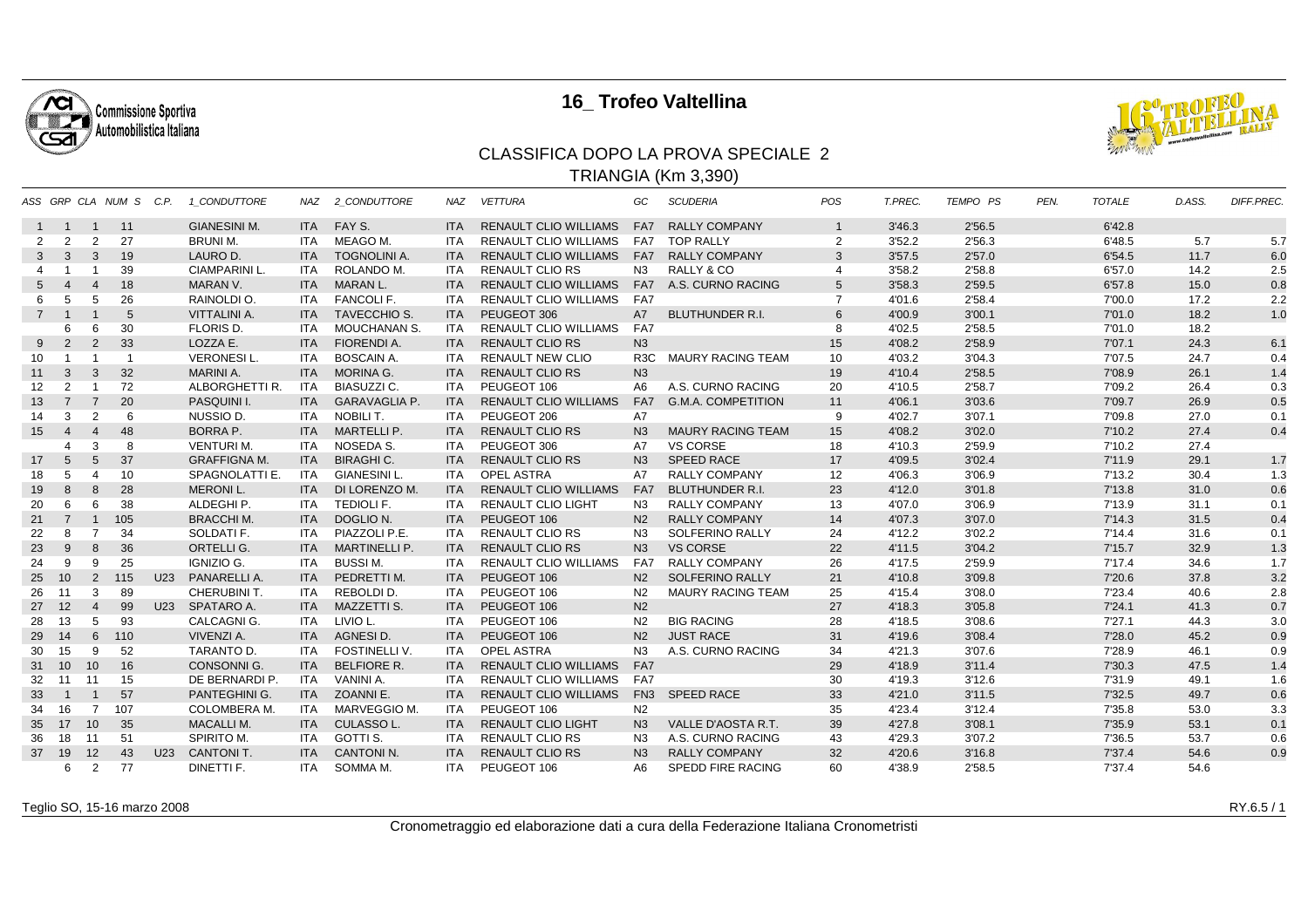|    |                |                 | ASS GRP CLA NUM S C.P. |     | 1 CONDUTTORE          |            | NAZ 2_CONDUTTORE    | NAZ        | <b>VETTURA</b>               | GC               | <b>SCUDERIA</b>           | POS | T.PREC. | TEMPO PS | PEN. | <b>TOTALE</b> | D.ASS. | DIFF.PREC. |
|----|----------------|-----------------|------------------------|-----|-----------------------|------------|---------------------|------------|------------------------------|------------------|---------------------------|-----|---------|----------|------|---------------|--------|------------|
| 39 | - 20           | 8               | 109                    |     | DESTEFANO N.          | <b>ITA</b> | MACI S.             | <b>ITA</b> | PEUGEOT 106                  | N <sub>2</sub>   |                           | 38  | 4'25.3  | 3'14.4   |      | 7'39.7        | 56.9   | 2.3        |
| 40 | 21             | 9               | 104                    |     | U23 BERETTA S.        | ITA        | <b>COLOMBINI L.</b> | <b>ITA</b> | PEUGEOT 106                  | N <sub>2</sub>   |                           | 40  | 4'28.3  | 3'13.0   |      | 7'41.3        | 58.5   | 1.6        |
| 41 | 22             | 10              | 94                     |     | SOZZONI G.            | <b>ITA</b> | BUZZI D.            | <b>ITA</b> | PEUGEOT 106                  | N <sub>2</sub>   | A.S. CURNO RACING         | 41  | 4'28.4  | 3'13.0   |      | 7'41.4        | 58.6   | 0.1        |
| 42 | 12             | $\overline{1}$  | 81                     | U23 | MAGNANI A.            | ITA        | TODESCHINI D.       | <b>ITA</b> | OPEL CORSA                   |                  | FA6 ALBERTO ALBERTI       | 47  | 4'32.8  | 3'09.4   |      | 7'42.2        | 59.4   | 0.8        |
| 43 | 23             | 13              | 44                     |     | <b>VASSENA M.</b>     | <b>ITA</b> | <b>BECCARIA L.</b>  | <b>ITA</b> | <b>RENAULT CLIO</b>          | N <sub>3</sub>   | <b>BIG RACING</b>         | 45  | 4'30.8  | 3'11.7   |      | 7'42.5        | 59.7   | 0.3        |
| 44 | 2              | $\overline{1}$  | 122                    |     | PENNINO R.            | ITA        | CHIACCHELLA C.      | <b>ITA</b> | PEUGEOT 106                  | FN1              | <b>BLUTHUNDER R.I.</b>    | 37  | 4'25.1  | 3'18.3   |      | 7'43.4        | 1'00.6 | 0.9        |
| 45 | 24             | 11              | 97                     |     | SPOSETTI E.           | <b>ITA</b> | <b>VEDOVELLO R.</b> | <b>ITA</b> | PEUGEOT 106                  | N <sub>2</sub>   | <b>BL RACING</b>          | 50  | 4'34.5  | 3'09.1   |      | 7'43.6        | 1'00.8 | 0.2        |
| 46 | $\overline{7}$ | 3               | 73                     |     | CASANO A.             | <b>ITA</b> | PRIONI S.           | <b>ITA</b> | PEUGEOT 106                  | A6               | A.S. CURNO RACING         | 58  | 4'37.9  | 3'06.6   |      | 7'44.5        | 1'01.7 | 0.9        |
| 47 | 25             | 14              | 42                     |     | <b>LANFRANCONI R.</b> | <b>ITA</b> | OSSOLA M.           | <b>ITA</b> | <b>RENAULT CLIO RS</b>       | N <sub>3</sub>   | D.P. GROUP                | 57  | 4'37.6  | 3'07.0   |      | 7'44.6        | 1'01.8 | 0.1        |
| 48 | 8              | 5               | $\overline{4}$         |     | RODILI M.             | <b>ITA</b> | NOVELLI D.          | ITA.       | OPEL ASTRA                   | A7               | <b>INSUBRIA CORSE</b>     | 52  | 4'35.2  | 3'10.0   |      | 7'45.2        | 1'02.4 | 0.6        |
| 49 | 26             | 12              | 108                    |     | <b>SOMMARIVA G.</b>   | <b>ITA</b> | <b>SCAGLIA E.</b>   | <b>ITA</b> | <b>CITROEN SAXO</b>          | N <sub>2</sub>   | <b>SCUDERIA LEONESSA</b>  | 49  | 4'33.2  | 3'13.1   |      | 7'46.3        | 1'03.5 | 1.1        |
|    | 13             | 12              | 31                     |     | CONTE L.              | <b>ITA</b> | PEDRAZZANI G.       | <b>ITA</b> | <b>RENAULT CLIO WILLIAMS</b> | FA7              | DONNELLO RACING TEAM      | 60  | 4'38.9  | 3'07.4   |      | 7'46.3        | 1'03.5 |            |
| 51 | 27             | 13              | 118                    |     | <b>BENDOTTI G.</b>    | <b>ITA</b> | CORIA E.            | <b>ITA</b> | <b>SUZUKI SWIFT SPORT</b>    | N <sub>2</sub>   | <b>SPEED RACE</b>         | 46  | 4'31.2  | 3'15.7   |      | 7'46.9        | 1'04.1 | 0.6        |
| 52 | 14             | 13              | 22                     |     | PIRAS O.              | <b>ITA</b> | CONTI I.            | <b>ITA</b> | <b>RENAULT CLIO WILLIAMS</b> |                  | FA7 FIVE JACK             | 36  | 4'23.6  | 3'23.6   |      | 7'47.2        | 1'04.4 | 0.3        |
| 53 | 15             | 14              | 29                     |     | <b>SCAFURO G.</b>     | <b>ITA</b> | <b>RIGAMONTI F.</b> | <b>ITA</b> | OPEL KADETT                  | FA7              | <b>BLUTHUNDER R.I.</b>    | 42  | 4'28.9  | 3'19.1   |      | 7'48.0        | 1'05.2 | 0.8        |
| 54 | 28             | 14              | 117                    |     | TARTAINI O.           | <b>ITA</b> | OSSOLA F.           | <b>ITA</b> | <b>CITROEN SAXO</b>          | N2               | <b>INSUBRIA CORSE</b>     | 50  | 4'34.5  | 3'14.1   |      | 7'48.6        | 1'05.8 | 0.6        |
| 55 | 29             | 15              | 91                     |     | FAREA G.              | <b>ITA</b> | LEGENA T.           | <b>ITA</b> | PEUGEOT 106                  | N <sub>2</sub>   | <b>RALLYSTARS</b>         | 59  | 4'38.7  | 3'10.0   |      | 7'48.7        | 1'05.9 | 0.1        |
| 56 | 30             | 16              | 98 F                   |     | NARITELLI N.          | ITA        | LIBANORO A.         | <b>ITA</b> | PEUGEOT 106                  | N2               | <b>RALLY COMPANY</b>      | 64  | 4'39.9  | 3'12.0   |      | 7'51.9        | 1'09.1 | 3.2        |
| 57 | 2              | $\overline{2}$  | $\overline{2}$         |     | RIGAMONTI A.          | <b>ITA</b> | MALVERNI D.         | <b>ITA</b> | <b>RENAULT NEW CLIO</b>      | R <sub>3</sub> C | <b>VS CORSE</b>           | 55  | 4'37.2  | 3'15.6   |      | 7'52.8        | 1'10.0 | 0.9        |
| 58 | 3              | 2               | 54                     | U23 | FONTANA I.            | ITA        | PARRAVICINI L.      | <b>ITA</b> | RENAULT CLIO WILLIAMS        | FN3              | <b>BLUTHUNDER R.I.</b>    | 53  | 4'35.7  | 3'17.4   |      | 7'53.1        | 1'10.3 | 0.3        |
|    | 3              | $\overline{2}$  | 55                     |     | MAZZUCCHI E.          | <b>ITA</b> | FOPPOLI P.          | <b>ITA</b> | <b>RENAULT CLIO WILLIAMS</b> | FN <sub>3</sub>  | <b>RALLY COMPANY</b>      | 66  | 4'41.8  | 3'11.3   |      | 7'53.1        | 1'10.3 |            |
| 60 | 5              | $\overline{4}$  | 70                     |     | MAFFESSOLI G.         | ITA        | LAFFRANCHI M.       | <b>ITA</b> | PEUGEOT 309                  | FN <sub>3</sub>  |                           | 62  | 4'39.1  | 3'14.8   |      | 7'53.9        | 1'11.1 | 0.8        |
| 61 | 31             | 15              | 46                     |     | <b>BERNARDI A.</b>    | <b>ITA</b> | CALUFETTI M.        | <b>ITA</b> | <b>RENAULT CLIO LIGHT</b>    | N3               | <b>RALLYSTARS</b>         | 68  | 4'42.7  | 3'12.7   |      | 7'55.4        | 1'12.6 | 1.5        |
| 62 | 32             | 17              | 106                    | U23 | CIAPESSONI M.         | ITA        | PEDUZZI D.          | <b>ITA</b> | PEUGEOT 106                  | N <sub>2</sub>   |                           | 44  | 4'30.1  | 3'27.1   |      | 7'57.2        | 1'14.4 | 1.8        |
| 63 | 16             | $\overline{1}$  | 85                     |     | <b>BRAMBILLA R.</b>   | <b>ITA</b> | <b>BRAMBILLA M</b>  | <b>ITA</b> | PEUGEOT 106                  |                  | FA5 ABS SPORT             | 72  | 4'44.5  | 3'13.2   |      | 7'57.7        | 1'14.9 | 0.5        |
| 64 | 33             | 18              | 103                    |     | VITARI L.             | ITA        | SALMISTRARO M.      | ITA        | PEUGEOT 106                  | N2               | <b>BIG RACING</b>         | 63  | 4'39.4  | 3'18.8   |      | 7'58.2        | 1'15.4 | 0.5        |
| 65 | 34             | 19              | 113                    |     | CAVALLI F.            | <b>ITA</b> | <b>CURKOVIC M.</b>  | <b>ITA</b> | <b>CITROEN SAXO</b>          | N2               | <b>BLUTHUNDER R.I.</b>    | 48  | 4'33.1  | 3'26.0   |      | 7'59.1        | 1'16.3 | 0.9        |
| 66 | 6              | $\overline{2}$  | 124                    | U23 | STEFANONI M.          | ITA        | DE VIVO C.          | ITA.       | PEUGEOT 106                  | FN <sub>1</sub>  | <b>VS CORSE</b>           | 56  | 4'37.5  | 3'22.1   |      | 7'59.6        | 1'16.8 | 0.5        |
| 67 | $\overline{7}$ | 3               | 121                    |     | <b>MENDENIG.</b>      | <b>ITA</b> | REGHENZANI A.       | <b>ITA</b> | PEUGEOT 205                  | FN1              | <b>SPEED RACE</b>         | 54  | 4'37.0  | 3'27.1   |      | 8'04.1        | 1'21.3 | 4.5        |
| 68 | 9              | $\overline{4}$  | 76                     |     | PALMISANO C.          | ITA        | <b>BIANCO B.</b>    | <b>ITA</b> | PEUGEOT 106                  | A6               | <b>ABS SPORT</b>          | 86  | 5'00.5  | 3'03.7   |      | 8'04.2        | 1'21.4 | 0.1        |
| 69 | 8              | $\overline{4}$  | 125                    |     | <b>SGAMBATO L.</b>    | <b>ITA</b> | <b>MANSUETI I.</b>  | <b>ITA</b> | PEUGEOT 106                  | FN <sub>1</sub>  | <b>BLUTHUNDER R.I.</b>    | 70  | 4'43.2  | 3'21.5   |      | 8'04.7        | 1'21.9 | 0.5        |
| 70 | 35             | 20              | 90                     |     | ADAMOLI S.            | ITA        | TAGLIABUE W.        | <b>ITA</b> | PEUGEOT 106                  | N2               | <b>ABS SPORT</b>          | 78  | 4'51.5  | 3'13.4   |      | 8'04.9        | 1'22.1 | 0.2        |
| 71 | 36             | 21              | 114                    |     | VECCHIO D.            | <b>ITA</b> | <b>GAANTUCCIA.</b>  | <b>ITA</b> | <b>CITROEN SAXO</b>          | N2               | <b>VALCUVIA CORSE</b>     | 71  | 4'43.3  | 3'21.9   |      | 8'05.2        | 1'22.4 | 0.3        |
| 72 | 10             | 5               | 75                     |     | SALDARINI R.          | ITA        | GELA A.             | <b>ITA</b> | PEUGEOT 106                  | A6               | <b>BLUTHUNDER R.I.</b>    | 83  | 4'57.8  | 3'08.6   |      | 8'06.4        | 1'23.6 | 1.2        |
|    | 73 37          | 22              | 112                    |     | MOSCATO G.            | <b>ITA</b> | TABACCO G.          | <b>ITA</b> | <b>CITROEN SAXO</b>          | N <sub>2</sub>   |                           | 65  | 4'40.4  | 3'26.8   |      | 8'07.2        | 1'24.4 | 0.8        |
| 74 | 11             | 6               | 71                     |     | DE BERNARDI A.        | ITA        | CASTROGIOVANNI ITA  |            | PEUGEOT 106                  | A6               | <b>RALLYE SPORT CLUB</b>  | 85  | 5'00.3  | 3'10.5   |      | 8'10.8        | 1'28.0 | 3.6        |
| 75 | 38             | 23              | 100                    |     | <b>BIONDI D.</b>      | <b>ITA</b> | ADAMOLI F.          | <b>ITA</b> | PEUGEOT 106                  | N2               | <b>VS CORSE</b>           | 81  | 4'55.6  | 3'15.5   |      | 8'11.1        | 1'28.3 | 0.3        |
| 76 | 39             | 16              | 41                     |     | ROMAN M.              | <b>ITA</b> | ROGNONI G.          | <b>ITA</b> | <b>RENAULT CLIO RS</b>       | N <sub>3</sub>   |                           | 74  | 4'49.1  | 3'22.1   |      | 8'11.2        | 1'28.4 | 0.1        |
| 77 | 9              | $5\overline{)}$ | 56                     |     | CATTANEO L.           | <b>ITA</b> | CATALANO P.         | <b>ITA</b> | <b>RENAULT CLIO WILLIAMS</b> | FN <sub>3</sub>  | <b>BIG RACING</b>         | 73  | 4'48.9  | 3'23.0   |      | 8'11.9        | 1'29.1 | 0.7        |
| 78 | 40             | $\overline{1}$  | 120                    |     | MANDELLI E.           | ITA        | <b>MANGOLINI R.</b> | <b>ITA</b> | ROVER MG ZR 105              | N1               | A.S. CURNO RACING         | 74  | 4'49.1  | 3'23.3   |      | 8'12.4        | 1'29.6 | 0.5        |
| 79 | 41             | 24              | 95                     |     | PONCETTA K.           | <b>ITA</b> | <b>PANIGAT</b>      | <b>ITA</b> | PEUGEOT 106                  | N2               | <b>RALLY COMPANY</b>      | 82  | 4'56.6  | 3'16.3   |      | 8'12.9        | 1'30.1 | 0.5        |
| 80 | 17             | 2               | 86                     |     | <b>BRANCHI F.</b>     | <b>ITA</b> | CALUFETTI T.        | <b>ITA</b> | PEUGEOT 106                  |                  | FA5 RALLYSTARS            | 76  | 4'50.7  | 3'22.7   |      | 8'13.4        | 1'30.6 | 0.5        |
| 81 | 10             | $6\phantom{.}6$ | 53                     |     | NEMBER A.             | <b>ITA</b> | SAVIO I.            | <b>ITA</b> | <b>RENAULT CLIO WILLIAMS</b> |                  | FN3 MAURY RACING TEAM     | 80  | 4'55.5  | 3'18.3   |      | 8'13.8        | 1'31.0 | 0.4        |
| 82 | 18             | $\overline{2}$  | 80                     |     | MAGGIONI G.           | <b>ITA</b> | <b>CORRADINI F.</b> | <b>ITA</b> | OPEL CORSA GSI               | FA6              | ALBERTO ALBERTI           | 84  | 5'00.2  | 3'16.8   |      | 8'17.0        | 1'34.2 | 3.2        |
| 83 | 11             | $5\overline{5}$ | 123                    |     | <b>BIANCHI G.</b>     | <b>ITA</b> | MORA E.             | <b>ITA</b> | PEUGEOT 106                  |                  | FN1 RALLYSTARS            | 77  | 4'51.2  | 3'27.6   |      | 8'18.8        | 1'36.0 | 1.8        |
| 84 | 42             | 25              | 102                    |     | VIMERCATI C.          | <b>ITA</b> | VIMERCATI A.        | <b>ITA</b> | PEUGEOT 106                  | N <sub>2</sub>   | <b>BIG RACING</b>         | 67  | 4'42.5  | 3'47.6   |      | 8'30.1        | 1'47.3 | 11.3       |
|    | 85 12          | $\overline{7}$  | 58                     |     | AMICI R.              | <b>ITA</b> | AMICI C.            | <b>ITA</b> | RENAULT 5 GT TURBO           |                  | FN3 MIRABELLA MILLE MIGLI | 89  | 5'08.2  | 3'23.3   |      | 8'31.5        | 1'48.7 | 1.4        |
|    |                |                 |                        |     |                       |            |                     |            |                              |                  |                           |     |         |          |      |               |        |            |

Teglio SO, 15-16 marzo 2008

Cronometraggio ed elaborazione dati a cura della Federazione Italiana Cronometristi

and the contract of the contract of the contract of the contract of the contract of the contract of the contract of the contract of the contract of the contract of the contract of the contract of the contract of the c